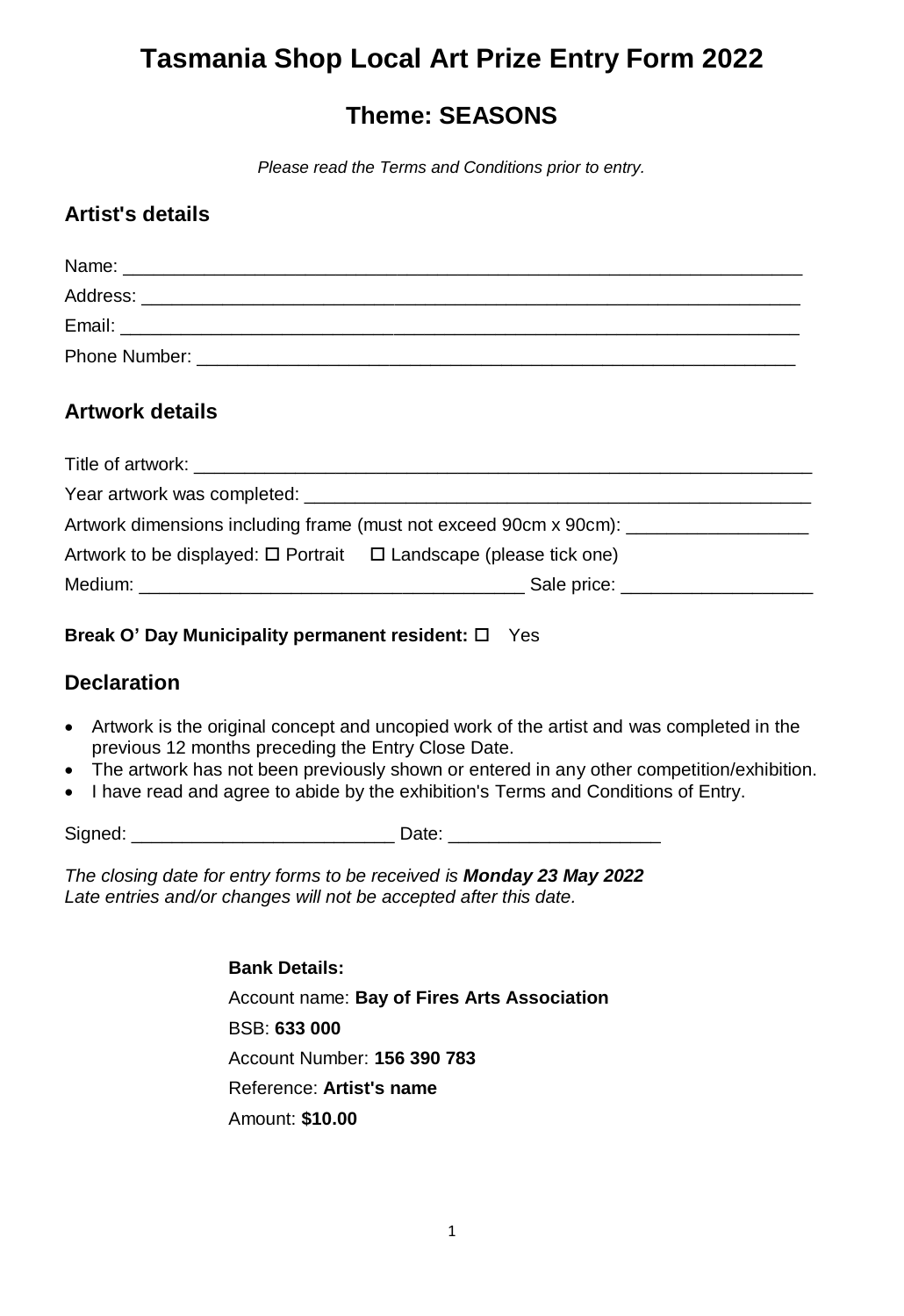## **Tasmania Shop Local Art Prize - Terms and Conditions of Entry**

### **The Artwork**

1. The entry theme for 2022 is "Seasons".

2. The entered artwork must be 2 dimensional fine arts using any medium **excluding** photography, printmaking and digital artwork.

3. All artwork entered must be an original concept and uncopied work by the artist.

4. The entered artwork must be completed in the previous twelve months preceding the entry closing date and not previously shown or entered in any other competition/exhibition.

5. Only ONE artwork per artist will be accepted.

6. A completed entry form and payment must be received no later than the stated closing date.

7. The finished artwork, **including frame**, must be no larger than 90cm x 90cm.

8. No wet paintings allowed. All artwork must be prepared to the exhibition standard - refer to item 10 on this section.

9. All entries must have attached on the reverse - lower right side: Title, Artist Name, Medium, Sale Price and Phone Number.

10. All entries must be suitably framed and have flat D rings with wire attached on the back ready for display. A stretched canvas is considered framed.

### **Entry Details**

1. Tasmania Shop Local Art Prize is open to permanent residents of Break O'Day Municipality only.

2. Prizes: Prize-winning Award of \$2,000. All exhibited entries are eligible for the People's Choice Award of \$500.

3. The artist must be 18yo or over.

4. Entries are now open.

5. A completed entry form must be submitted electronically via email to infoBODLAP@gmail.com on or before the closing date of Monday 23 May 2022. No late or incomplete entries will be accepted.

6. A non-refundable entry fee of \$10 per artwork must be paid via EFT no later than the closing date of Monday 23 May 2022 to: Account name: **Bay of Fires Arts Association** 

#### BSB: **633 000**  Account Number: **156 390 783**  Reference: **Artist's name**

7. All artwork must be delivered to Panorama Hotel, 1 Quail Street, St Helens on Wednesday 8 June 2022, between 9am and 12pm.

8. All unsold artwork must be collected from Panorama Hotel, 1 Quail Street, St Helens on Tuesday 14 June 2022 between 9am and 12pm.

9. Uncollected artwork will become the property of Bay of Fires Arts Association after one month from the specified date in item 8 on this section.

10. Voting of the People's Choice will close at midday on Sunday 12 June 2022 to allow votes to be counted.

11. The Prizewinner will be announced at the Gala Opening on Friday 10 June 2022 and the People's Choice award will be announced at 2pm on Sunday 12 June 2022.

12. Artwork submitted may be photographed by the event organisers specifically for event promotion and publicity purposes only.